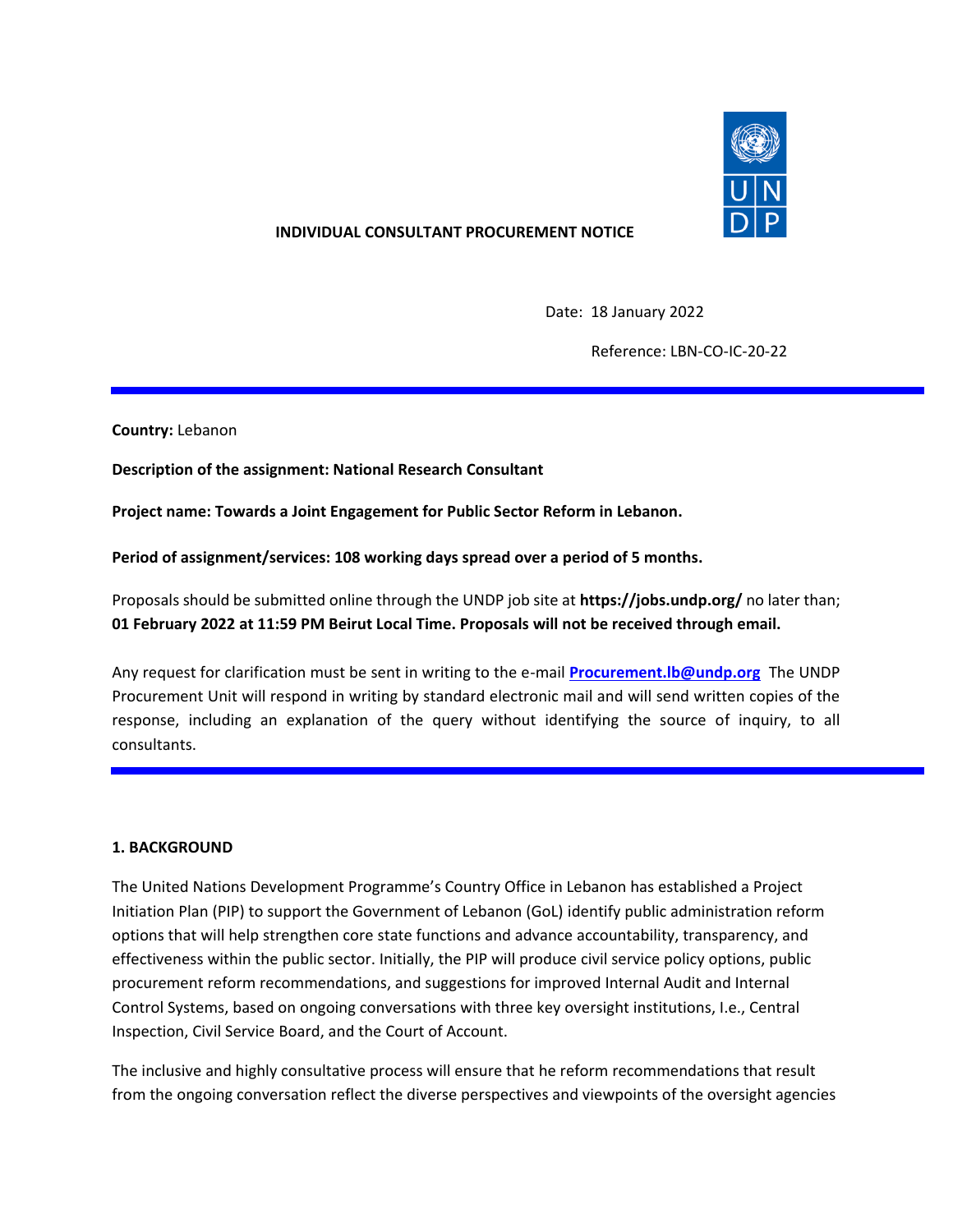as well as other expressions of government policy priorities related to public administration reform. Once completed, the reform recommendations will (in close coordination with the international community) be presented to a larger Lebanese stakeholder community to secure buy-in and support. The reform recommendations will be aligned with the Lebanon Crisis Response Plan, the Lebanon Reform, Recovery and Reconstruction Framework, the National Anti-Corruption Strategy, the Ministerial Statement and other significant Lebanese policy priorities.

## **2. SCOPE OF WORK, RESPONSIBILITIES AND DESCRIPTION OF THE PROPOSED ANALYTICAL WORK**

The Research consultant will be responsible to accomplish the following:

- Assist in collecting, compiling, and analyzing data and information on Civil Service Reform, Public Procurement Reform, Internal Audit and Internal Control Systems as well as other core government function and public administration reform related issues.
- Assist in conducting desk review, interviews, data collection and analysis from primary and secondary sources, on public administration functionality at central and local (municipality) levels, including specific reform issues pertaining to public procurement, civil service, internal audit and internal control systems, to help clarify and determine what pathways towards improved public administrative functionality could look like in the current Lebanese institutional context.
- Assist in preparing relevant summaries, fact sheets, and presentations.
- Assist in organizing meetings, and roundtable discussions
- Attend meetings, record minutes, and ensure follow up; and
- Provide support with other related tasks as and when required.
- -

# **For additional information, please refer to ANNEX I – Terms of Reference**

## **3. REQUIREMENTS FOR EXPERIENCE AND QUALIFICATIONS**

1. Academic Qualifications:

Bachelor's Degree in political science, law, public administration, or any other related field.

- 2. Years of Experience:
- A minimum of 1 year of relevant work experience in research in the fields of governance and public administration in Lebanon;
- Track record in analysis and report development; and
- Experience with UNDP and /or other UN agencies and INGOs.
	- 3. Competencies: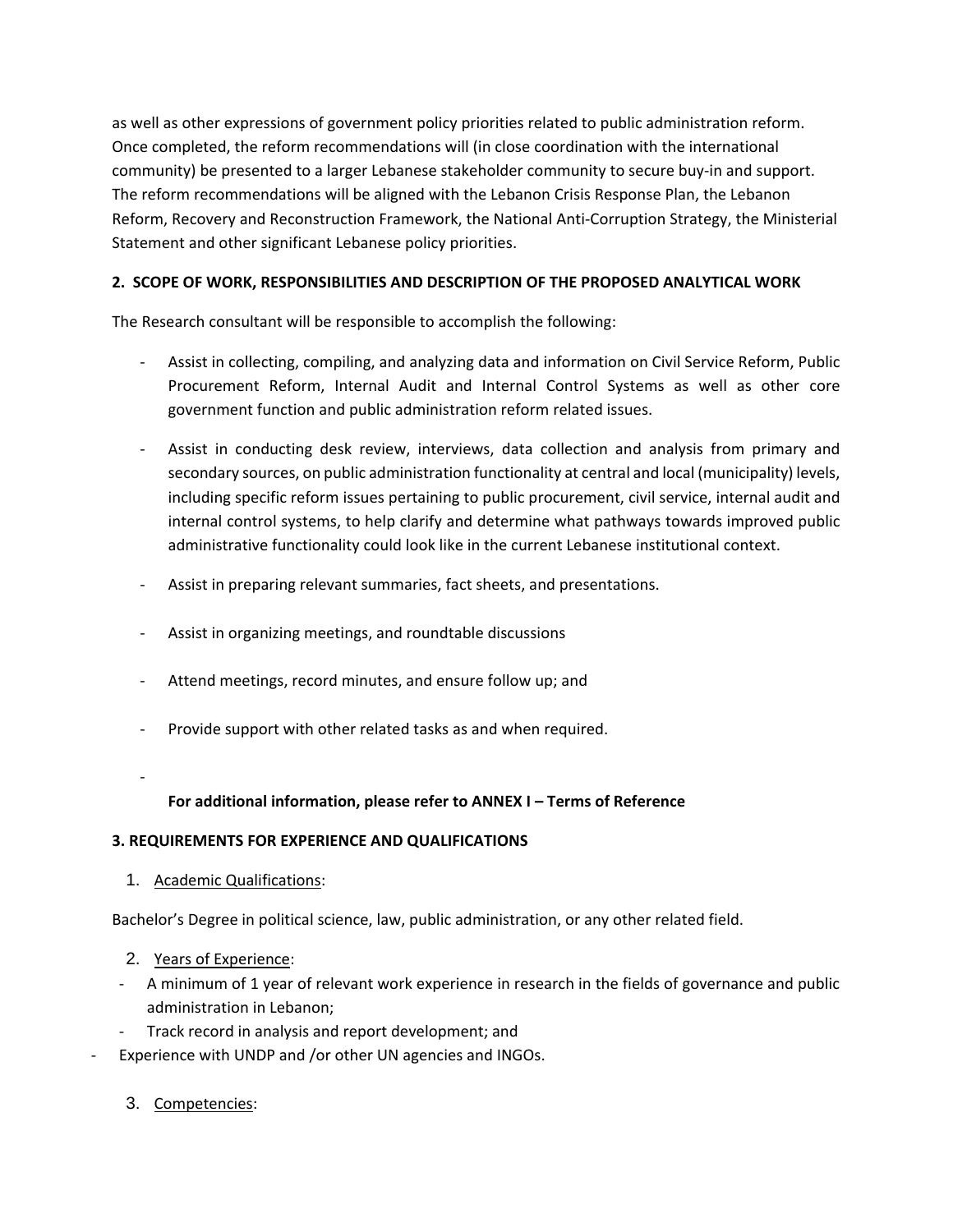- Excellent editing and writing skills.
- Attention to detail and commitment to high quality standards across all assignments.
- Demonstrated experience in publishing in national and/or international context.
- Fluency in English and in Arabic.
- Good teamwork and interpersonal skills.

### **4. DOCUMENTS TO BE INCLUDED WHEN SUBMITTING THE PROPOSALS.**

Interested individual consultants must submit the following documents/information to demonstrate their qualifications:

(I). Technical **Proposal**:

## (i) **Letter to UNDP Confirming Interest and Availability for the Individual Contractor (IC) Assignment**

### (ii) **Explaining why** you are the most suitable for the work

(iii) P11 (Personal History Form) including past experience in **similar projects** and at least **3 references,** mentioning the references' e-mails addresses.

#### **5. FINANCIAL PROPOSAL**

### • **Contracts based on daily fee**

The financial proposal will specify the daily fee, travel expenses and per diems quoted in separate line items, and payments are made to the Individual Consultant based on the number of days worked.

The Contract will specify a daily fee, and monthly payments will be made to the awarded Individual Consultant as follows:

Daily Fee x Number of Days Worked per Month = Monthly Payment

In this respect, the consultant shall take into consideration the following:

- i. A daily working fee must be all inclusive;
- ii. An IC time sheet must be submitted by the Contractor.

In order to assist the requesting unit in the comparison of financial proposals, the financial proposal shall be presented using the format of Appendix a - Annex III.

• **Lump sum contracts**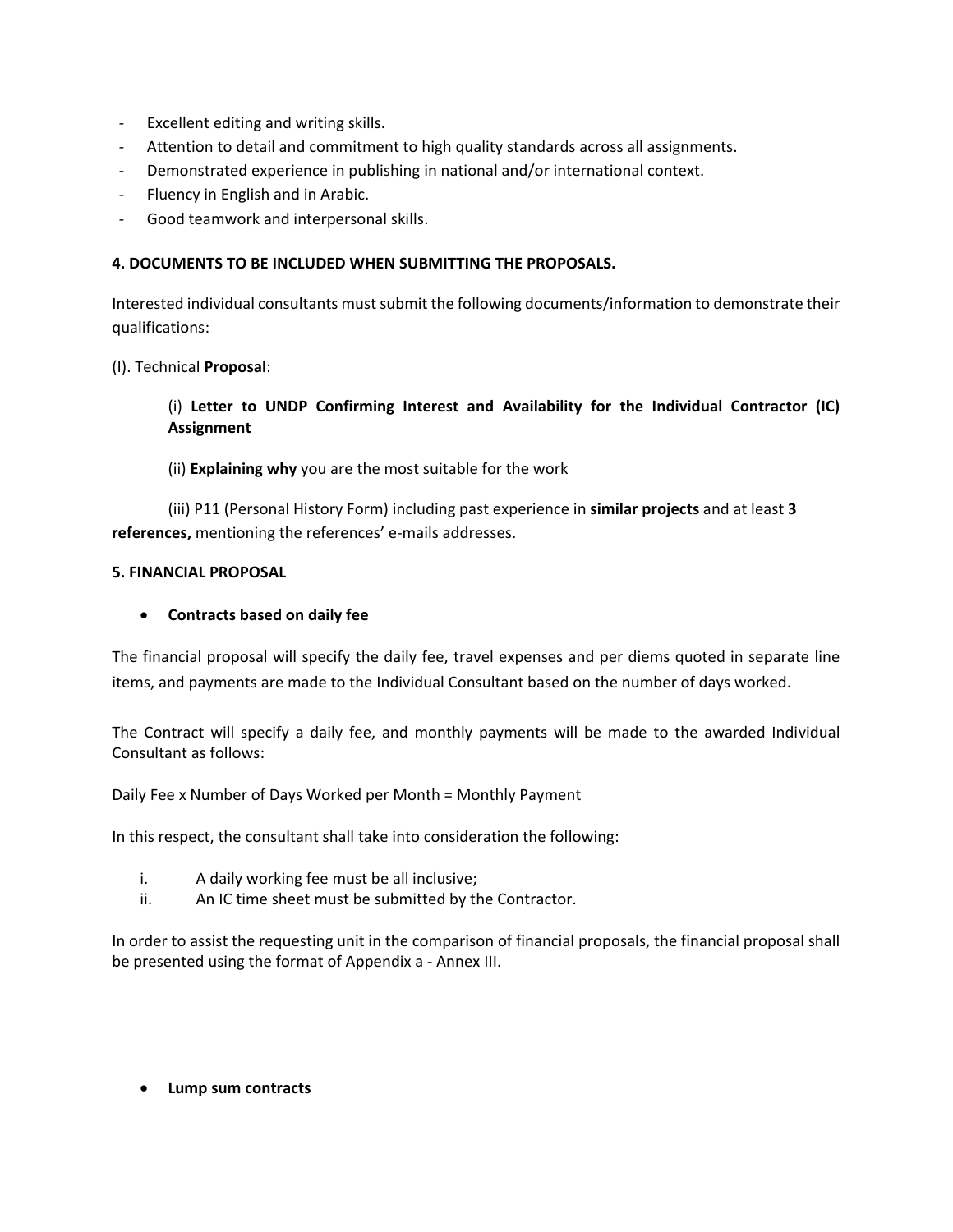The financial proposal shall specify a total lump sum amount, and payment terms around specific and measurable (qualitative and quantitative) deliverables. Payments are based upon output, i.e. upon delivery of the services specified in the TOR as follows:

| <b>Deliverables/ Outputs</b>                                                                                                                                                       | <b>Estimated</b><br>Duration to<br>Complete | <b>Target Due</b><br><b>Dates</b>      | Payment                             |
|------------------------------------------------------------------------------------------------------------------------------------------------------------------------------------|---------------------------------------------|----------------------------------------|-------------------------------------|
| Deliverable 1: Support the development<br>of a draft plan on Civil Service Reform,<br>Public Procurement Reform, and Internal<br>Internal Control<br>Audit and<br>System<br>Reform | 21 days                                     | 1 month from<br>contract<br>signature  | 19% of the total<br>contract value  |
| Deliverable 2: Support the development<br>of a draft Program Document on Public<br><b>Administration Reform</b>                                                                    | 87 days                                     | 5 months from<br>contract<br>signature | 81 % of the total<br>contract value |

In order to assist the requesting unit in the comparison of financial proposals, **the financial proposal shall include a breakdown of this lump sum amount (including travel, per diems, and number of anticipated working days).** The financial proposal shall be presented using the enclosed format of Appendix a - Annex III.

## **Travel:**

All envisaged travel costs must be included in the financial proposal. This includes all travel to join duty station/repatriation travel. In general, UNDP should not accept travel costs exceeding those of an economy class ticket. Should the IC wish to travel on a higher class he/she should do so using their own resources.

In the case of unforeseeable travel, payment of travel costs including tickets, lodging and terminal expenses should be agreed upon, between the respective business unit and Individual Consultant, prior to travel and will be reimbursed.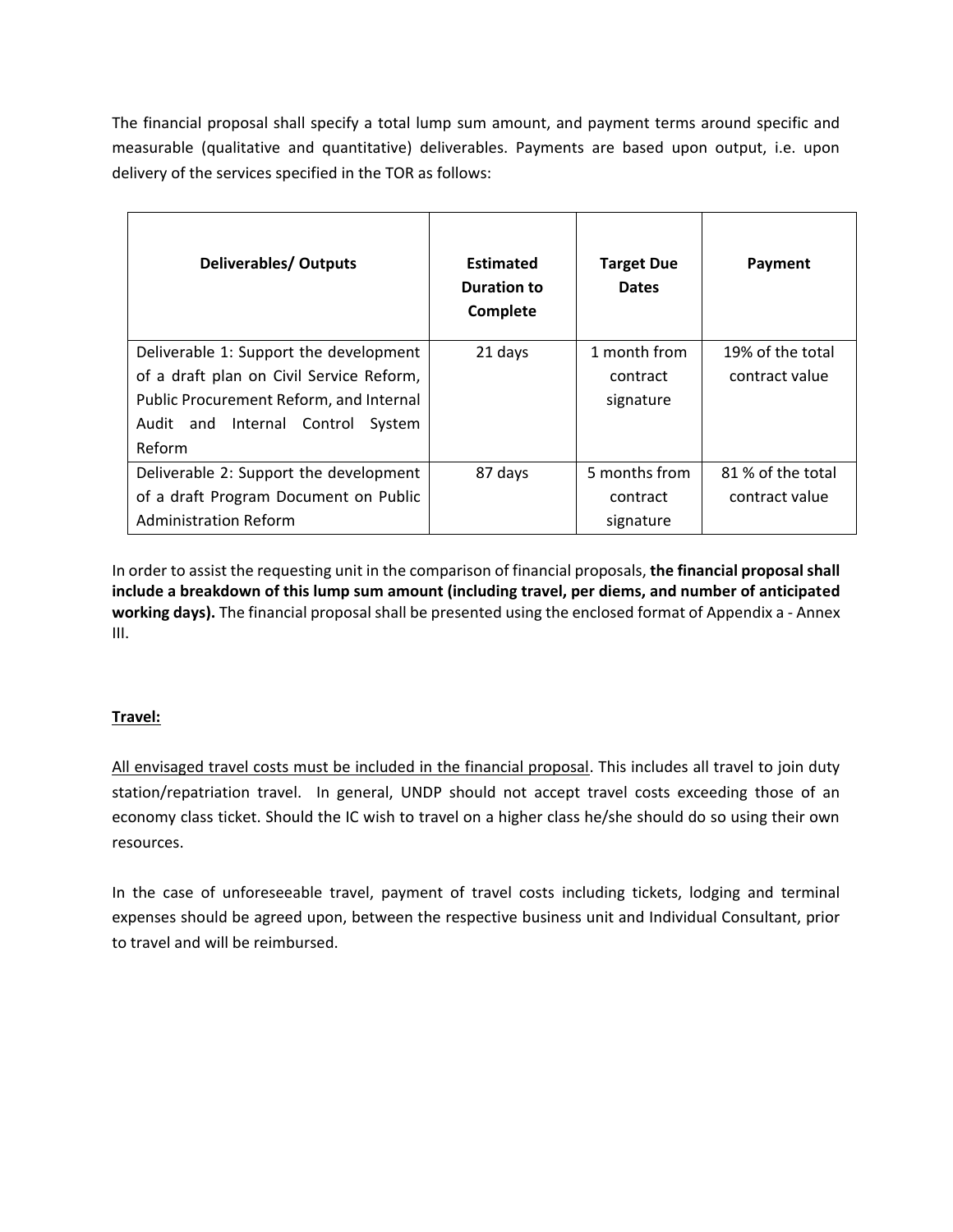### **6. EVALUATION**

Individual consultants will be evaluated based on the following methodology:

#### Cumulative analysis

When using this weighted scoring method, the award of the contract should be made to the individual consultant whose offer has been evaluated and determined as:

a) responsive/compliant/acceptable, and

b) Having received the highest score out of a pre-determined set of weighted technical and financial criteria specific to the solicitation.

- *\* Technical Criteria weight; [70%]*
- *\* Financial Criteria weight; [30%]*

*Only candidates obtaining a minimum technical score of 70 points would be considered for the Financial Evaluation.*

| <b>Criteria</b>                                                                                                                                                                                                | Weight | <b>Max. Point</b> |
|----------------------------------------------------------------------------------------------------------------------------------------------------------------------------------------------------------------|--------|-------------------|
| <b>Technical Competence</b>                                                                                                                                                                                    | 70%    | 100               |
| <b>Educational background:</b><br>Bachelor: 25 points<br>Master: 30 points                                                                                                                                     | 30 %   | 30                |
| Technical experience:<br>$\bullet$<br>Years of experience research in the fields of<br>governance and public administration in<br>Lebanon<br>Less than $1 = Zero$<br>$1 = 25$ points<br>More than 1: 30 points | 30%    | 30                |
| Technical experience:<br>$\bullet$                                                                                                                                                                             | 40%    | 40                |